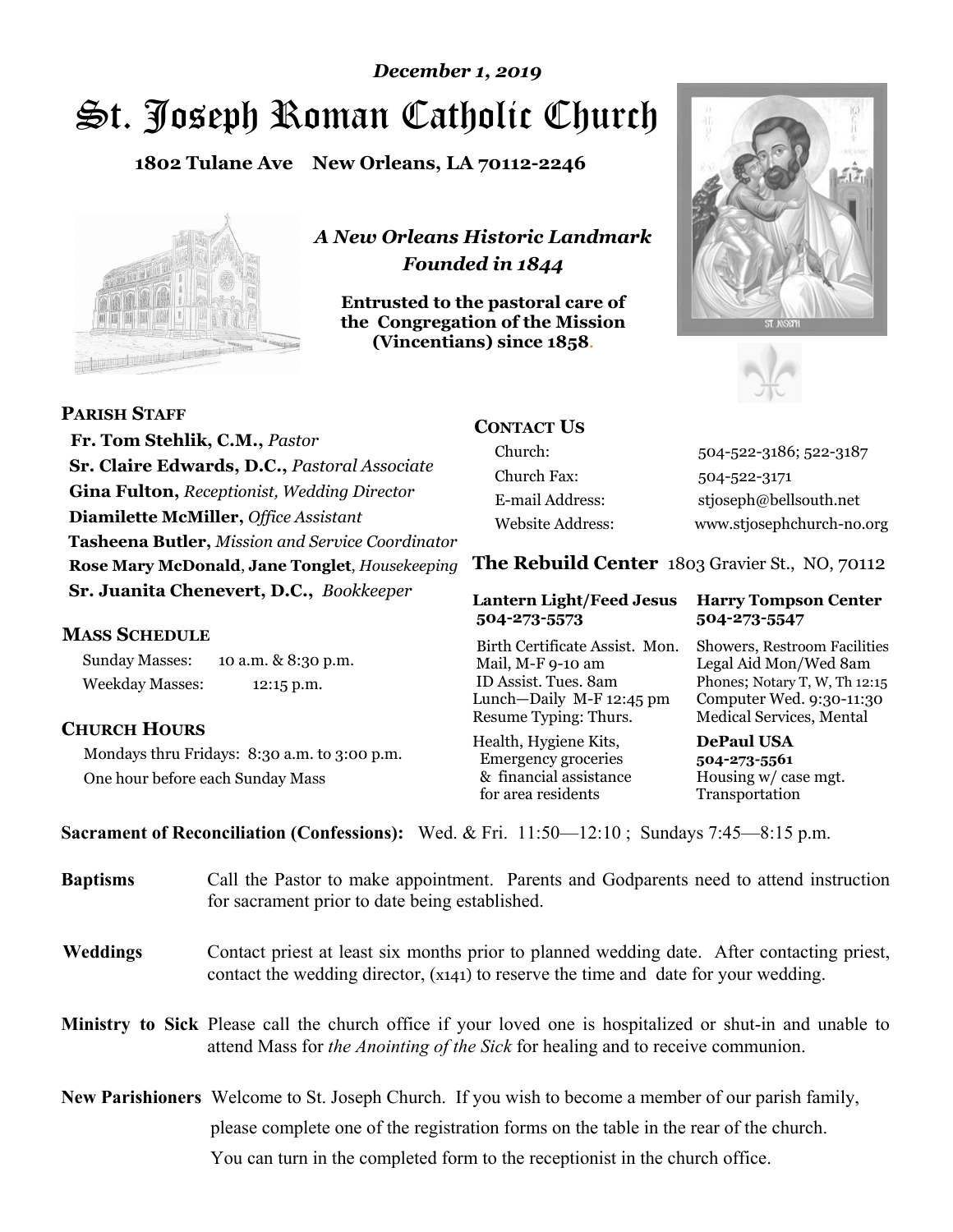# **First Sundayof Advent** December 1, 2019



**10:00 am** *Clarence Schlamp +; Yvonne Gray* **+;** *Marshall Vaughn +; Steve Montgomery +; Pippy Sanders*   **8:30 pm St. Joseph Parishioners** *Living & Deceased* 

| Monday, December 2, 2019—<br>12:15 p.m. Beverly Cook; Wayne Estrada           | <b>READINGS FOR THE WEEK</b><br><i>Dec 1</i> , One in Faith #954<br>Sunday,             |
|-------------------------------------------------------------------------------|-----------------------------------------------------------------------------------------|
| Tuesday, December 3, 2019—St. Francis Xavier<br>12:15 p.m. Souls in Purgatory | Monday: Is 4:2-6; Ps 122:1-9; Mt 8:5-11<br>Tuesday: Is 11:1-10; Ps 72:1-17; Lk 10:21-24 |
| Wednesday, December 4, 2019-St. John Damascene                                | Wed.: Rom 10:9-18; Ps 19:8-11; Mt 4:18-22                                               |
| 12:15 p.m. Mia Montelibano; Monica Witherspoon                                | Thurs: Is 26:1-6; Ps 118:1-27; Mt 7:21, 24-27                                           |
| Thursday, December 5, 2019-                                                   | Friday: Is 29:17-24; Ps 27:1-14; Mt 9:27-31                                             |
| $12:15$ p.m. Gloria Keller +                                                  | Sat.: Is 30:19-26; Ps 147:1-6; Mt 9:35 -10:1-8                                          |
| Friday, December 6, 2019—St. Nicholas<br>$12:15$ p.m. Brent Howard +          | Sunday: Is 11:1-10; Ps 72:1-2, 7-8, 12-13, 17;<br>Rom 15:4-9; Mt 3:1-12                 |

#### **YOUR PRAYERS ARE ASKED FOR THE FOLLOWING PARISHIONERS , WHO ARE IN NEED OF HEALING:**

 Dorothy Alexander, Beatrice Augustin, Anthony Blaise, Clarke Bordelo, Lawrence & Mamie Brown, Angelle Campbell; John Caron, Julianna Chevalier; John & Kathleen Gebbia, Sylvia Daily-Powell, Joseph Delay, Terry Eggleston, Linda Elwood, Heather Faircloth, Frances Fiegler, Darrell & Ramona Ford, Donald Frazier, Mark Eiserloh, Shirley Gaither, Roselyn Hansen, Sarah Hollier-Watkins, Marvin Johnston, Jim Karam, Bill Kroetz, Ken Kussman, Nowell Lacking, Landy Lanza, James Leung, Andrew Marino, Sara Marino, Priscilla Martin, Karen McCoy, Hazel McMiller, Donna Moore, Tina Roderfeld, Irelia Robinson; Bernie Saul; Pippy Sanders, Anita Schexnayder; Louise Sonnier, Mel & Gaspar Schiro; Theard Simms, Fr. Tom Stehlik, CM, Malcolm Taylor, Jane Tonglet, Fritz & George Tripkovich, Georgiana Prevost, Marion Vaughn, Juanita Ware, Cathleen Ward, Warren Webster, Helen Wilson, Mary Willis, Lynn Williams,Charlie & JoAnn Slocum.

#### **SANCTUARY CANDLE AND MASS INTENTIONS**

 The Sanctuary Candle is burning this week to pray for the eternal rest of **Madeline von Almen.** To reserve a date to burn the Sanctuary Candle in memory of someone or for a special intention, please call the church office (522-3186). The Sanctuary Candle offering is \$15 for one week. The offering for Mass intentions is \$5.00 per Mass.

# **The Four Sundays of Advent**

 Before the Second Vatican Council in the 1960s, Advent had a strong penitential tone. From as long ago as the fourth century, some Christians began a solemn fast on St. Martin's Day, November 11. This "Saint Martin's Lent" extended all the way to Christmas, and was widely followed in the dioceses of France and Germany, and in the Middle Ages in England. Fasting was required, and dancing and similar activities were banned for the duration. The fast had a social function, too, assuring that the winter food supplies would stretch through the winter months.

 At the Second Vatican Council, some bishops argued that a revival of the long winter's fast would give the Church a chance to establish the message and themes of the Incarnation long before the holiday hubbub took hold. This proposal didn't pass, and Advent emerged as a four-week period of reflection, expectant waiting, and joyful preparation for the coming of the Lord. The season has two principal phases, with the first beginning this Sunday. The second phase commences on December 17, when the liturgy begins to unfold the story of the Savior's coming. Interestingly, the Eastern Church maintains a strongly penitential note in Advent, which is called "Winter Lent," "The Nativity Fast," or "Christmas Lent," and has laws forbidding people to absent themselves from liturgy from December 17 onward.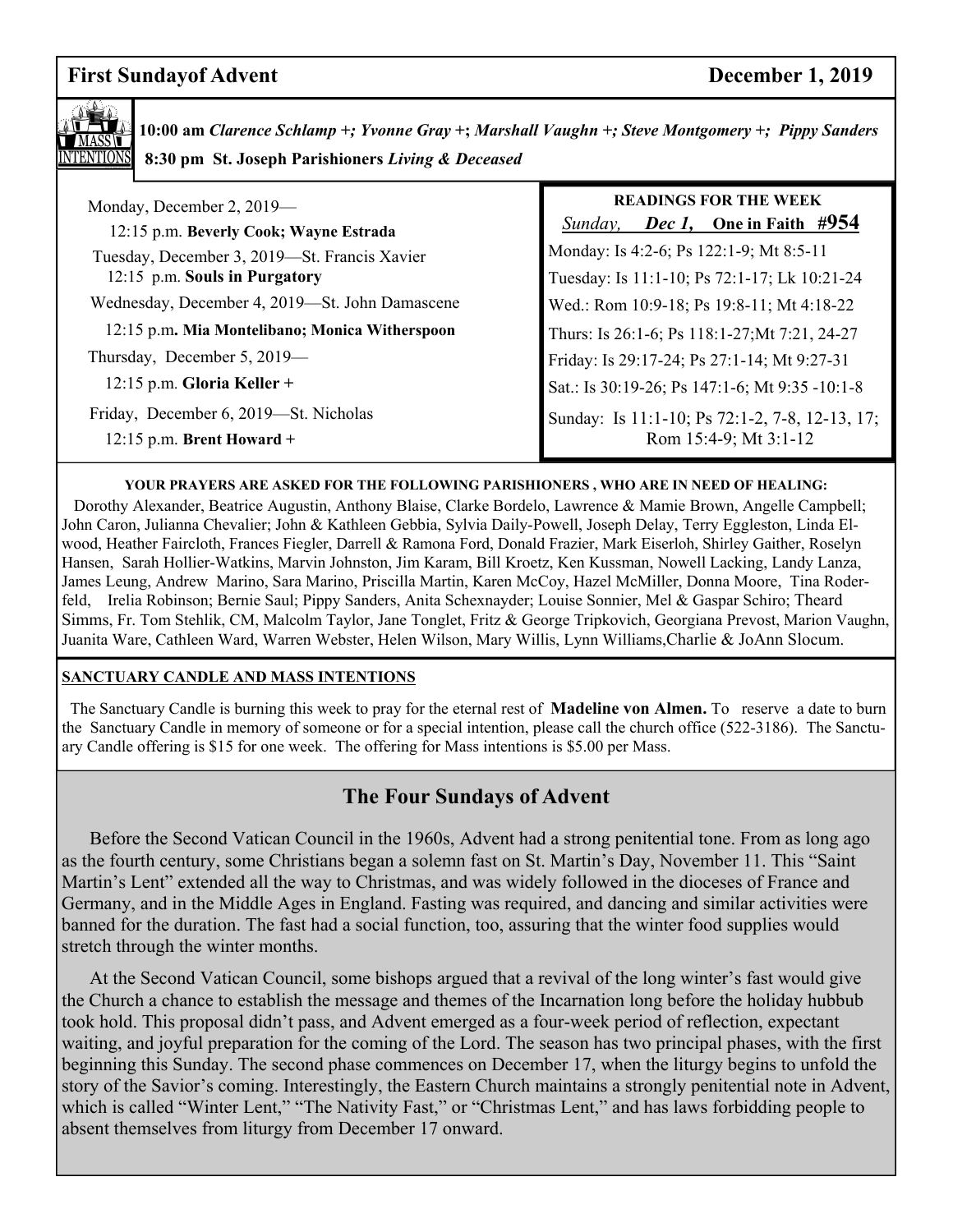Let us go up to the house of the Lord, that he may instruct us, and that we may walk in his paths. — Isaiah 2:1-5

### *PARISH CALENDAR*

4 Dec. **Thursday** RCIA (6:30 pm) meets in Chapel

15 Dec. **Sunday** Children's Liturgy of the Word (10 am / 8:30 pm)

# Thanksgiving Blessing

May you be blessed with joy each day, like the stars at night, too numerous to count and may beauty and grace be your constant companions.

May you always be aware that you are loved beyond measure and may you be willing to love unconditionally in return. May you feel protected and held in the arms of God, like the cherished son or daughter that you are.

May you have music and laughter and may a rainbow follow every storm, and when the storms of life are closing in, may doubt and fear be replaced by a deep abiding trust as you behold the evidence of the presence of God all around you.

May hope and courage wipe away every disappointment; May faith dissolve every sorrow, and may love ease your pain. May every wound bring wisdom, every trial bring creativity and endurance, and each passing day may you live more abundantly than ever before.



# **Pope Francis'** *December* **Intention**

That every country take the measures necessary to prioritize the future of the very young, especially those who are suffering.

# **Christmas Mass Schedule**

 *December 24th 4 pm & Midnight* 

*December 25th 10 am*

# **TODAY'S READINGS**

**First Reading** — All the peoples shall stream toward the LORD'S house (Isaiah 2:1-5).

**Psalm** — Let us go rejoicing to the house of the Lord (Psalm) 122).

**Second Reading** — It is the hour to cast off the dark and clothe ourselves in the light (Romans 13:11-14). **Gospel** — Stay awake! Be prepared! The Son of Man will come when you least expect (Matthew 24:37-44).

### **BE PREPARED**

 Be prepared. It's that simple. As this Advent season opens before us, the Lord Jesus summons us to stand ready for his coming. At this time of year much of our attention is focused on being prepared for the details that accompany the holiday season. We purchase gifts; we decorate our homes, inside and out; we prepare foods that we eat only during the holidays; we write and send Christmas cards; we attend holiday concerts; we prepare either to welcome family and friends into our homes or arrange for visits to their homes. We really can't escape the details that make up the season. Perhaps this Advent is a time to attend to all those details with a different spin. As we prepare to celebrate the feast of Christmas, why not be deliberate about acknowledging the presence of the Lord as we go about these tasks? The Lord often comes to us in wonderfully surprising ways. Let us be prepared.

#### **CHARTER FOR THE PROTECTION OF CHILDREN AND YOUNG PEOPLE**

In response to the Charter for the Protection of Children and Young People from the United States Conference of Catholic Bishops, the Archdiocese of New Orleans continues to make the Hot Line available for anyone who has been hurt or sexually abused by anyone who works for the Church. The Hot Line continues to be available; the number is (504) 522-5019. In continuing our commitment to support and to heal, we invite and encourage individuals who have been hurt or sexually abused recently or in the past by clergy, religious or other employees of the Archdiocese to call our Hot Line and your message will be received confidentially by a mental health professional. Anyone can make a direct call during regular business hours to the Victims' Assistance Coordinator at (504) 861-6253.

#### **TREASURE & STEWARDSHIP**

 **Sunday, Nov 24….….….....\$ 2,973.00 CHD Second Collection…... 996.00**   *Thank you for your generosity!*